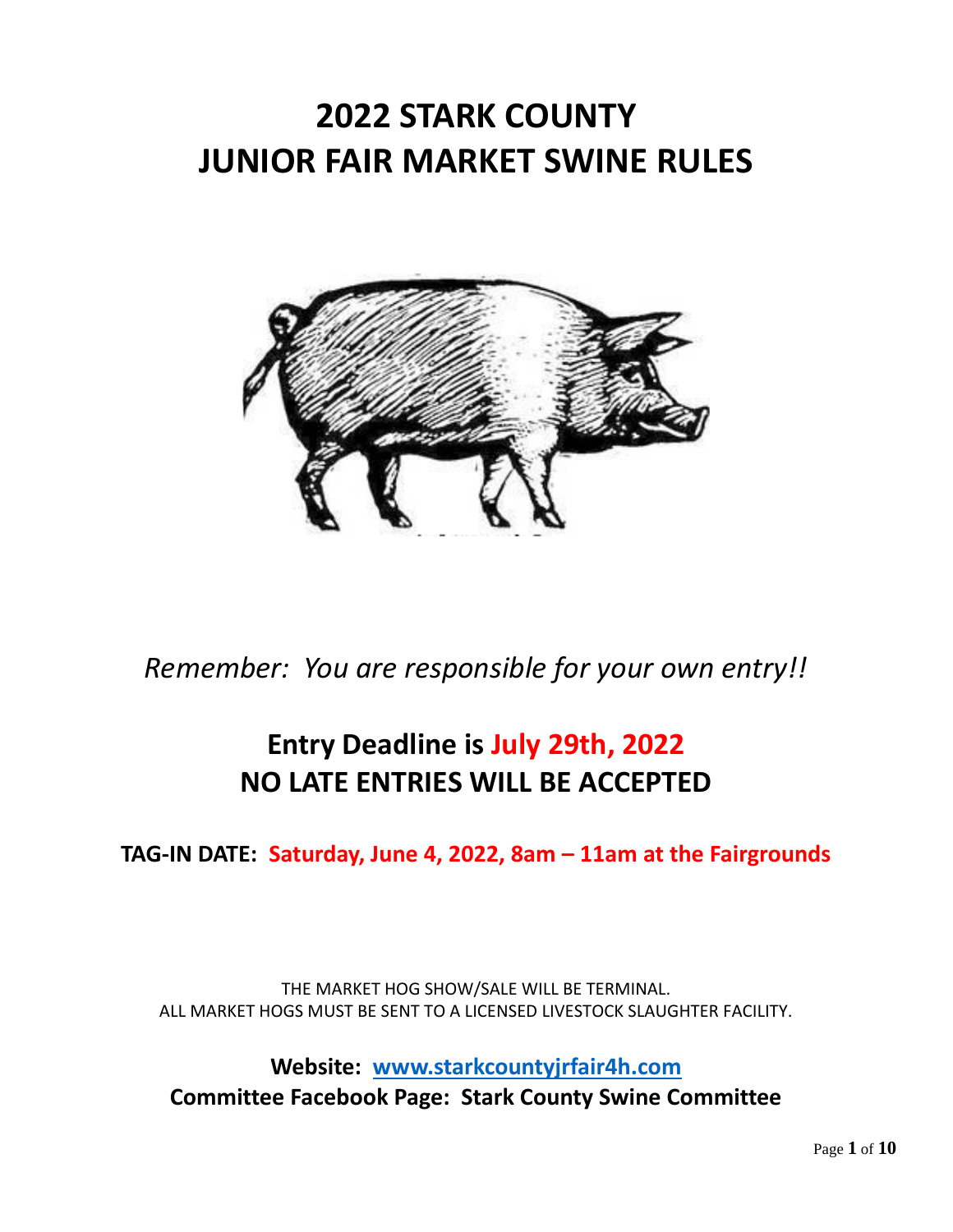## **SWINE RULES 2022**

#### **JUNIOR FAIR GENERAL RULES AND REGULATIONS**

The Stark County Junior Fair operates under the authority of and in conjunction with the Stark County Senior Fair Board. The Junior Fair Board is a department of the Stark County Fair with its own objectives. These objectives in many instances, require rules or guidelines that differ significantly from those of other Stark County Fair Departments.

Any boy or girl enrolled in a Stark County Youth organization is eligible to participate in the Stark County Junior Fair. They must abide by the rules and age limitations of said youth organization (4H, FFA, Grange, Girl Scouts, Boy Scouts, etc.)

- 1. To participate in 4H activities, youth must comply with the State 4H membership policy. 4H eligibility begins at age 5 (and in kindergarten as of January 1) and ends December 31 of the year in which they attain the age of 19.
- 2. Exhibitors in 4H classes must be enrolled in a 4H club in Stark County. Exhibits must be from 4H projects approved by the State or Local Extension office.
- 3. All members are encouraged to show in open class events.
- 4. Health rules for the livestock exhibits are the same as those governing all open class exhibits.
- 5. The board of directors of the Stark County Agricultural Society will, to the best of their ability, safeguard persons, livestock and articles on the grounds, but will not be responsible for injury, damage, disease, theft or loss of any kind.
- 6. Animals released due to illness or injury must have a signed release from the Vet, Junior Fair Coordinator and/or barn superintendent. Anyone who removes an animal without permission will be subject to 1yr suspension.
- 7. Members must clean stalls or pens daily and keep the area neat and attractive. The committee reserves the right to withhold payment if any exhibitor does not keep his/her area clean and/or feed and water livestock.
- 8. Anyone assisting with showing another exhibitors animal must be enrolled as a current 4H or FFA or another youth organization member in Stark County.
- 9. All animals must remain on exhibit at the fair until 6:00 p.m. on Monday, the last day of the fair, EXCEPT market animals. Market animals are released at 4:00 p.m. No cleaning of pens until all animals are released from barn. Check species rules.
- 10. All animals sold remain the property of the member and in the member's care until fair release time, 4:00 p.m., Monday, the last day of the fair.
- 11. Animals sold are not eligible to be shown again by that exhibitor or any other 4H or FFA member in any Junior Show in the county or state or independent fair. All Grand and Reserve Grand Champion market animals are terminal.
- 12. Exhibitors are responsible for their own veterinary bill.
- 13. Veterinarians assigned to the fair for check-in will decide all matters of health, presence of disease and stall release.
- 14. Ribbons and suitable award will be provided by the Fair Board. It is the privilege of the Fair Board to prorate cash premiums if the budget is exceeded.
- 15. Eligible youth may be members of both 4H (clubs) and vocational agriculture (FFA) or of either group. In all cases, separate and different projects (also different animals and/or products) must be carried in 4H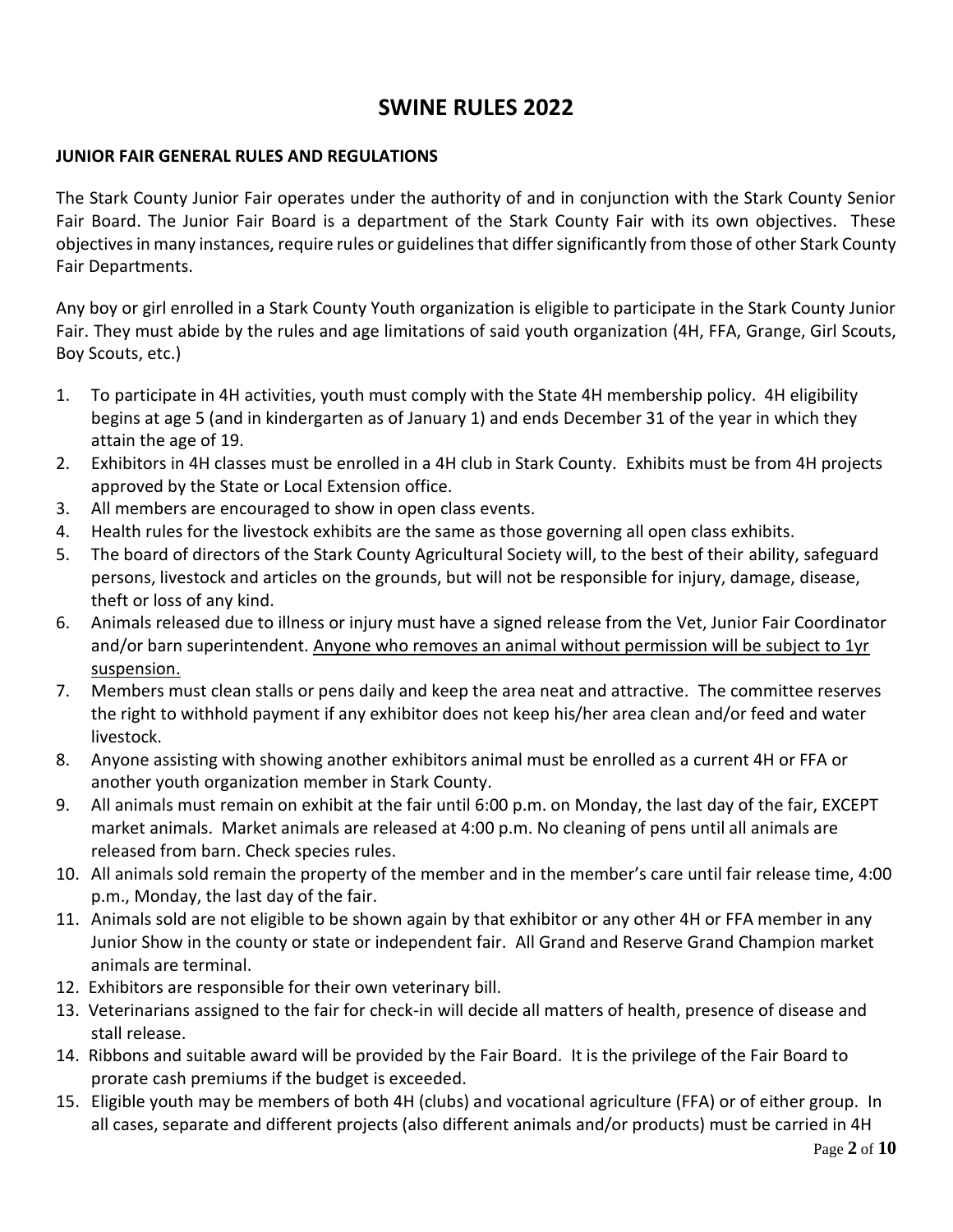and in vocational agriculture by a member belonging in both organizations. Examples of different and separate projects are sheep breeding, market lambs; pullets, broiler. The same or similar animals or products cannot be shown in both organizations even though they may be carried under different projects or programs, an animal or product may not be shown in more than one county in 4H or FFA classes.

- 16. Stark County youth programs and the Junior Fair Board will not condone the use of alcohol or drugs by any of its members, volunteers or anyone else associated with the Junior fair. The Junior Fair Coordinator, Junior Fair Board advisors, FFA advisors, Extension office and the Senior Fair Board will contact parents or legal authorities to handle individuals caught using or under the influence of drugs or alcohol.
- 17. In the event that a project animal dies after the designated possession date, members will not be permitted to replace the animal for the purpose of exhibition or sale in any Junior Fair event.
- 18. **All Entries Are Due by midnight On JULY 29th. NO EXCEPTIONS, No Postmarks**
- 19. For all market animals that will be shown, grooming must be done by Stark County Junior Fair exhibitor or the exhibitors immediate family (reference Ohio Administrative Code: Chapter 901-19(P))["Family" means the immediate family of an exhibitor, including but not limited to the exhibitor's parent, stepparent, foster parent, grandparent, step-grandparent, foster grandparent, brother, sister, step-brother, step-sister, half-brother, half-sister, son, daughter, step-son, step-daughter or guardian]. A current Stark County junior fair exhibitor may also assist. This includes all projects entered in the Stark County Jr. Fair show during the Stark County Fair August 30th through September 5, 2022. Consequence of rule is no sale of animal.
- 20. No one is to handle a junior fair member's animal(s) without the permission of the junior fair exhibitor unless there is an emergency. Committee members may handle animals during the normal course of their duties (i.e., show, sale, weigh-in, pictures, loading, unloading).
- 21. Judges decisions are final in accordance with other published committee rules.
- 22. Any Medical/School excuses must be submitted in writing to Committee Chair and Junior Fair Coordinator.
- **23. It is MANDATORY for ALL Junior Fair Exhibitors to attend a QUALITY ASSURANCE CLINIC (QA) by JUNE 1 prior to the fair. Any Junior Fair Exhibitor who does not attend a QUALITY ASSURANCE CLINIC (QA) will not be able to show at the fair or bring a carcass.**
- **24. Exhibitors must complete a DRUG USE NOTIFICATION FORM for all market animals and lactating animals prior to show. Those who do not comply WILL NOT be allowed to show! Ohio Revised Code 901-19-06 and 901-19-07 Mandated by the Ohio Department of Agriculture. All Junior Fair Livestock should be drug residue free on the first day of the fair unless specified on the DUNF. All members will be responsible for care of their market animals until completion of the Fair or until drug withdrawal period elapses or if quarantined.**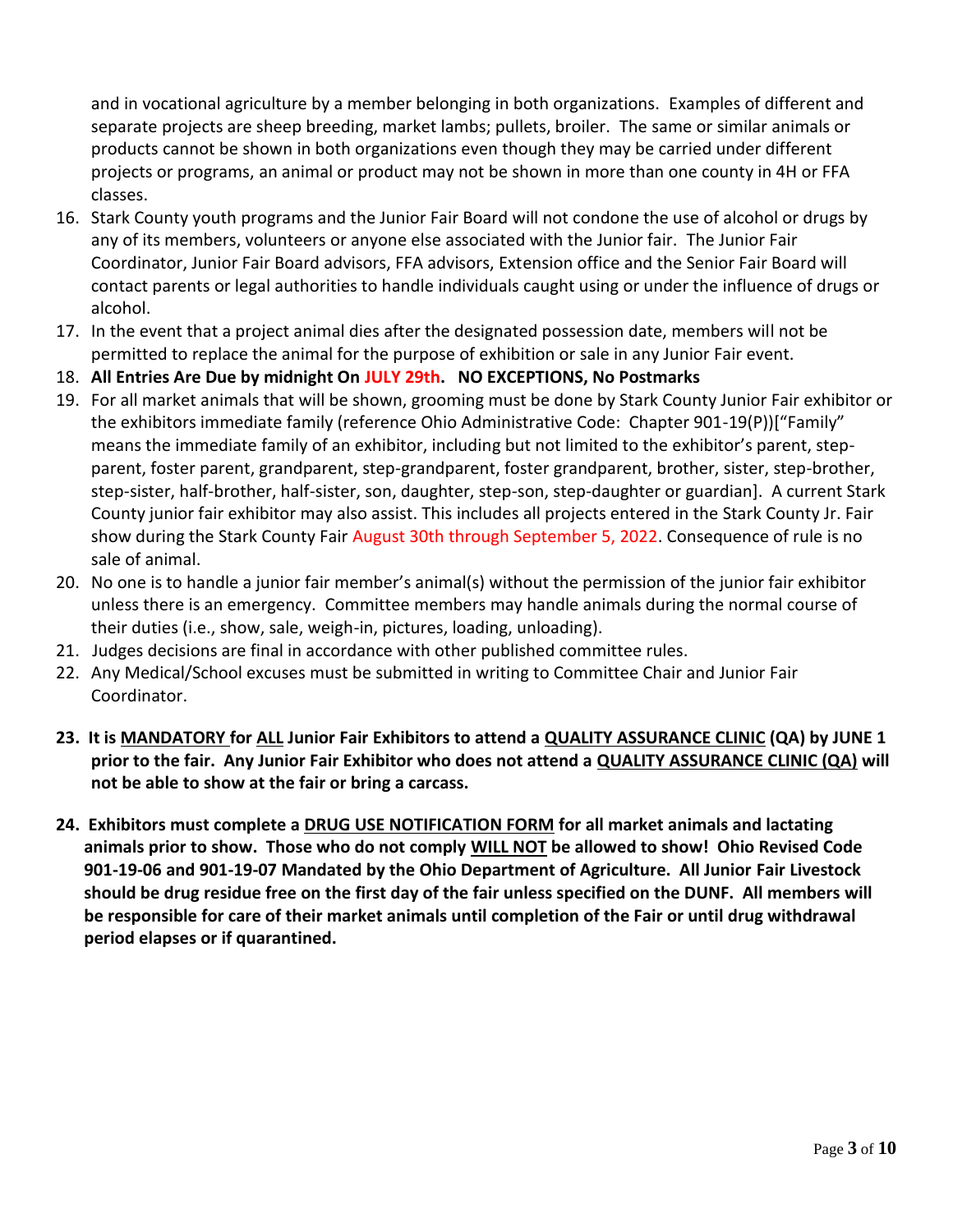### **I. GENERAL RULES - SWINE**

- **1. SLICK CLIPPING AND BODY SHAVING ON MARKET HOGS IS PROHIBITED AND WILL BE STRICTLY ENFORCED. THE HAIR ON THE BODY OF THE HOG MUST BE AT LEAST ½ INCH LONG OR THE HOG MAY BE SENT HOME. EXHIBITORS WILL ALSO NEED TO ABIDE BY ALL OTHER STATE RULES. NO OIL OR OIL BASED PRODUCTS WILL BE PERMITTED TO BE USED ON THE ANIMAL DURING FAIR WEEK. ALSO— Please refer to Ohio Livestock Tampering Exhibition Rules.**
- 2**.** It is your responsibility to care for your animal from unload to release. Waterers must remain in the pen until the animal is released. Clean, fresh water must be available to hogs at all times. Committee has the right to water animals if needed.
- 3. All Feeding and cleaning of your animal(s) must be done by 10:00 a.m. DAILY. Failure to do so will result in your pen being tagged by the committee. In order to have the tag removed, you will need to see a committee member. On your 2nd offense, you may be sent home OR the committee will clean out the pen and charge the exhibitor A FEE of 50\$ per cleaning and that amount will be deducted from your sale check.
- 4. NO PEN DIVIDERS WILL BE ALLOWED IN THE PENS!
- 5. At the conclusion of the fair, your pen MUST BE CLEANED OUT by the date set by Junior Fair Coordinator. If pens are not cleaned out, you will NOT receive your sales check and you may be unable to show at next year's fair.
- 6. The Committee recommends proper dress and hard shoes are required when showing.
- 7. Sun shields for pens must not restrict natural airflow.
- 8. In the event a project animal dies after the designated possession and/or weigh-in date, members will not be permitted to replace the animal for the purpose of exhibition or sale in any Junior Fair event (including carcass classes). Members are expected to report immediately the death of any project animal to the respective committee chairperson.
- 9. Exhibitors are not to have animals outside of the swine building/arena at any time.
- **10. THE BARN WILL BE CLOSED BETWEEN THE HOURS OF 11:00 p.m. and 6:00 a.m. during the fair.**
- **11. VIOLATION OF ANY RULES IS GROUNDS FOR IMMEDIATE DISQUALIFICATION.**
- 12. All animals exhibited must be shown for grading.
- 13. No bedding will be provided. NO STRAW IS TO BE USED FOR BEDDING.
- 14. No personal fans of ANY kind will be permitted.

#### **II. PURCHASE/POSSESSION**

- a. First, Second-, and Third-year exhibitors may secure and feed up to three hogs. Only one may be exhibited at the fair and one can go to carcass. Carcass must come from the tagged animals. ONLY ONE CARCASS PER EXHIBITOR.
- b. Fourth through Eleventh year may secure and feed up to four hogs. They may exhibit up to two hogs at the fair and one can go to carcass. Carcass must come from the tagged animals. ONLY ONE CARCASS PER EXHIBITOR.
- c. Male hogs must be castrated.
- d. It is **suggested** that market hogs be farrowed February or March.
- e. Desired Market hog weight is 250 pounds.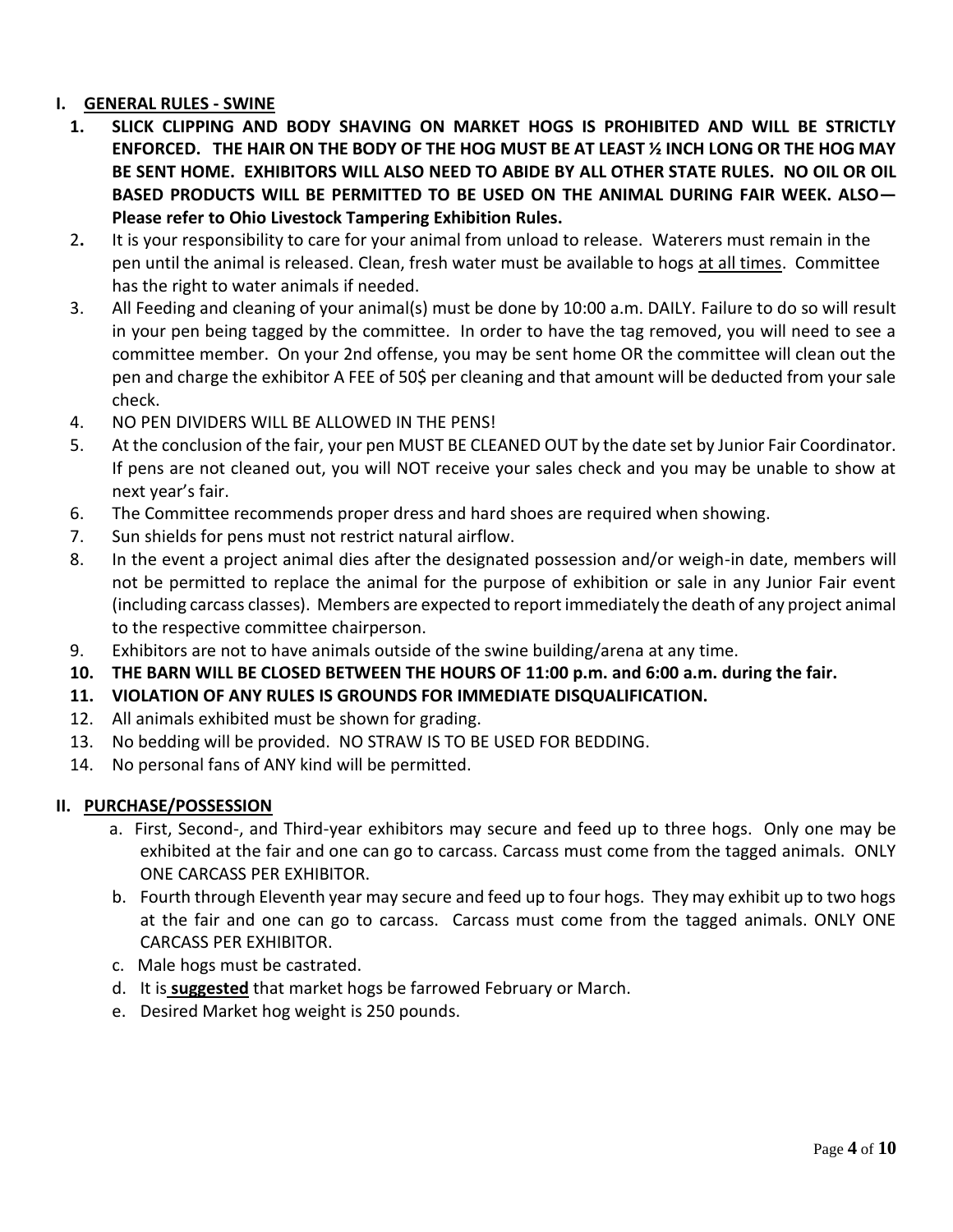#### **Tagging in Your Hog**

- a. Market Hogs will be tagged in the First Saturday in June from 8am to 11 am at the fair ground.
- b. All metal and /or plastic tags must be removed prior to arrival at the fairgrounds EXCEPT EID TAGS
- c. You will be charged a fee of \$2.00 per hog.
- d. Hogs will be tagged by family (**family = same 4-H address**). Each family is allowed the maximum allowed tagged in as indicated under purchase/possession. See example below.
- e. It is suggested that on May 1 hogs should weigh between 50-60 pounds.
- f. Exhibitors MUST declare their tag numbers when unloading at carcass and/or at the fair.
- g. IT IS HIGHLY RECOMMENDED THAT YOUR ANIMAL(S) HAVE TWO ERYSIPELAS VACCINATIONS BEFORE THE FAIR.
- h. You must retain your pink slip for unload at carcass/fair.
- i. If a tag falls out of the ear, you must contact a committee member within 24 hrs for re-tagging.

#### **Family Tag In Example:**

*"John and Jane Doe" family; this is John's 5th year exhibiting market hogs and Jane's 1st year exhibiting market hogs. John can secure and feed 4 market hogs and Jane can secure and feed 3 market hogs. Doe Family can tag in MAXIMUM of 7 market hogs for the Stark County Fair. John and Jane's Carcass Hog(s) and Market Hog(s) MUST come from these 7 tagged in hogs. John and Jane will declare which hog tag number are their respective hogs at unloading.* 

#### **III. SKILL-A-THON**

YOU WILL AUTOMATICALLY BE SIGNED UP FOR *SHOWMANSHIP* AT THIS TIME!! YOU CAN DELETE YOUR NAME IF YOU WISH TO NOT PARTICIPATE. This is for both **MARKET AND BREEDING.**

- a. **It is MANDATORY for ALL Junior Fair Exhibitors to participate in the Skill-a-thon prior to carcass. Any Junior Fair Exhibitor who does not participate in the Skill-a-thon prior to the carcass judging will not be able to show at the fair or bring a carcass.**
- b. ALL swine project exhibitors must complete a swine book that may be purchased through the OSU Extension office and the project packet that you receive from the committee at tag-in. Breeding follows all requirements as a market.

#### **IV. CARCASS**

- a. All members entered in this class must be enrolled in a market hog project and complete all market animal project requirements in order to participate, sell an animal or to receive awards. You are not required to exhibit a market hog at the fair to enter this class. (**To receive a Junior Fair Carcass premium, exhibitors must make a poster, no larger than 12x12, and turn in at carcass haul – in.)**
- b. Members will be permitted to exhibit one animal per species in the Carcass Contest. Each exhibitor will sell carcass as freezer meat. It will be the sole responsibility of each exhibitor to find a buyer, negotiate a price, collect payment, and make sure that the buyers contact the processor with directions for packaging.
- c. Champions will be assessed 6% of the sale price and Reserve Champions, 3.5% of the sale price, plus \$15.00 per head for hogs. The commission fee will be deducted from the proceeds of the auction.
- d. Processing charges must be paid upon pick up at the processor's plant. The buyer pays these charges. (Top 5 carcasses will be sold at the live sale.) Processed meat is to be picked up within 21 days. After that date the processed meat will become property of Don's Custom Meats.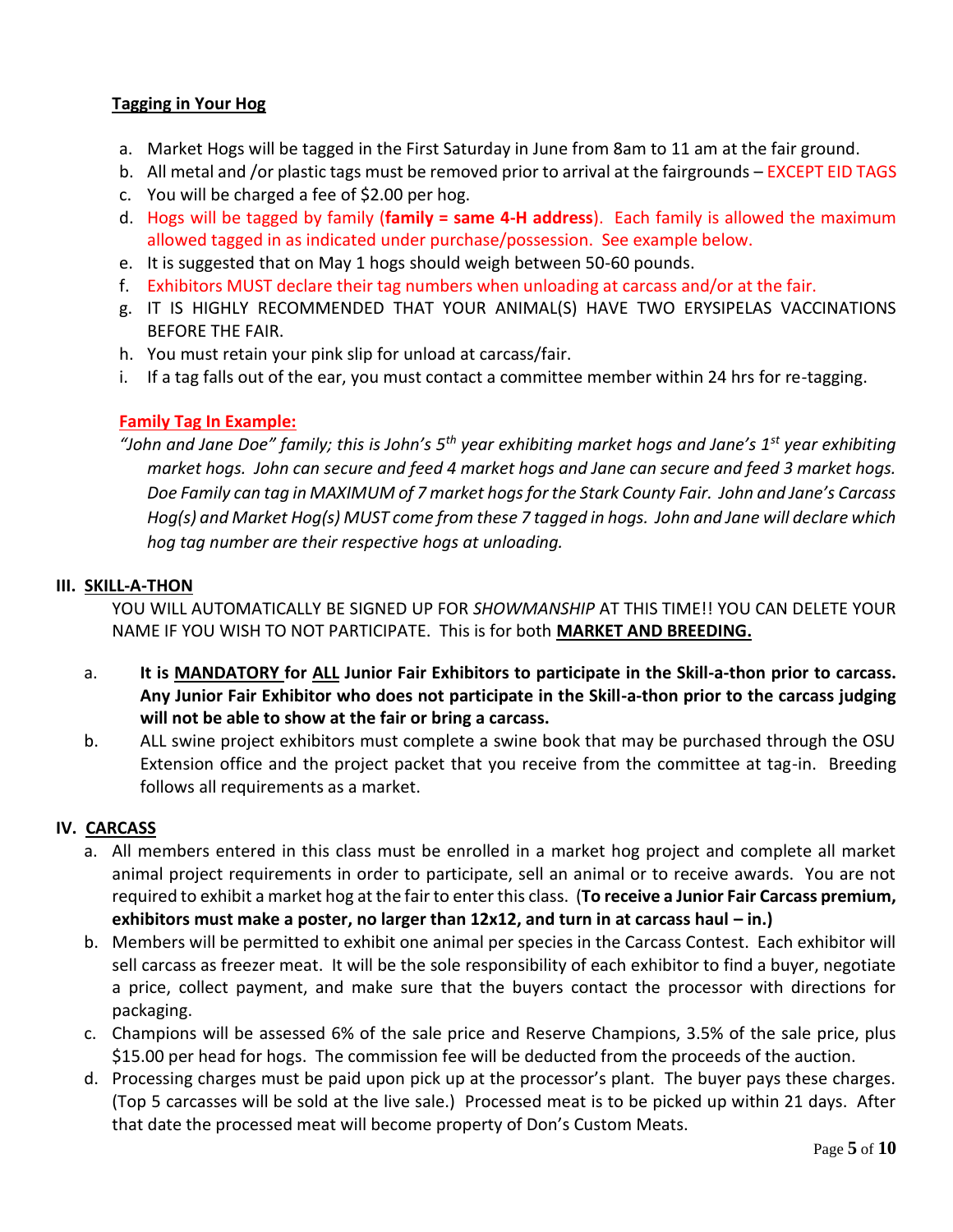- e. Hogs must weigh between 215 lb. and 285 lb. to be considered for Grand or Reserved Champions of their respective class. All hogs entered and weighed must be slaughtered. (**Any animal unloaded must be slaughtered**.)
- f. Carcass evaluations for hogs will be held at Don's Custom Meats, Waynesburg.
- g. **Animals MUST be clean and have legible ear tags**

#### **V. HAUL-IN**

- a. All swine project animals will be brought to the fairgrounds on Sunday before the fair, between the hours of 3:00 p.m. - 8:00 p.m.
- b. All ear tags must be clean and legible**. Hogs are to be clean and free of mud. If deemed nonpresentable, you will be escorted by a committee member to the wash racks and you will be responsible to clean your hog before weigh-in and pictures. ALL ANIMALS MUST BE CHECKED IN BY A COMMITTEE MEMBER.**
- c. At check in, you must have your pink slip that you received at tag-in; and a **completed Drug Use Notification Form (DUNF).**
- e. Members Pictures and weigh-in will be done at load-in. If a member is NOT present during weigh-in, the picture will be taken with the animal ONLY. There will be NO SUBSTITUTIONS OF MEMBERS FOR PICTURES!!!
- f. WEIGHMASTER DECISION IS FINAL!
- g. Market hogs over 285 lbs. will receive one cut in project grade.
- h. Any animal having testicular tissue will be unable to show or sell per Ohio Exhibition Rules.
- i. UNDERWEIGHT HOGS (214 pounds and under) WILL BE UNABLE TO SHOW OR SELL AT THE FAIR**.** You will have to take your underweight hog home immediately after weigh in.

#### **VI. BREEDING SHOW**

- a. Members exhibiting Senior Breeding Gilts may secure and feed one or more gilts, farrowed between January 1 and January 31, current year. Members may exhibit one intermediate, junior gilt and/or one senior breeding gilt.
- b. Members exhibiting Intermediate Breeding Gilts may secure and feed one or more gilts born between February 1 and February 28, current year. Members may exhibit one intermediate, junior gilt and/or one senior breeding gilt.
- c. Members exhibiting Junior Breeding Gilts may secure and feed one or more gilts born between March 1 and March 31, current year. Members may exhibit one intermediate, junior gilt, and/or one senior breeding gilt.
- d. You **will declare** Intermediate, Junior, or Senior Breeding Gilt when it comes off the truck.
- **e. Members exhibiting breeding gilts may only show in two of the three classes**.
- f. Breeding show order will be as follows: Junior Breeding Gilt – Born between March 1 and March 31, current year Intermediate Breeding Gilt – Born between February 1 and February 28, current year Senior Breeding Gilt – Born between January 1 and January 31, current yr. Breeding Champion - Will consist of the winner of each breeding class.

#### **VII. Market Show**

- a. Will immediately show following breeding show.
- b. **Exhibitors are to wear the correct EXHIBITOR number on the back of their shirt upon arrival to holding pens**.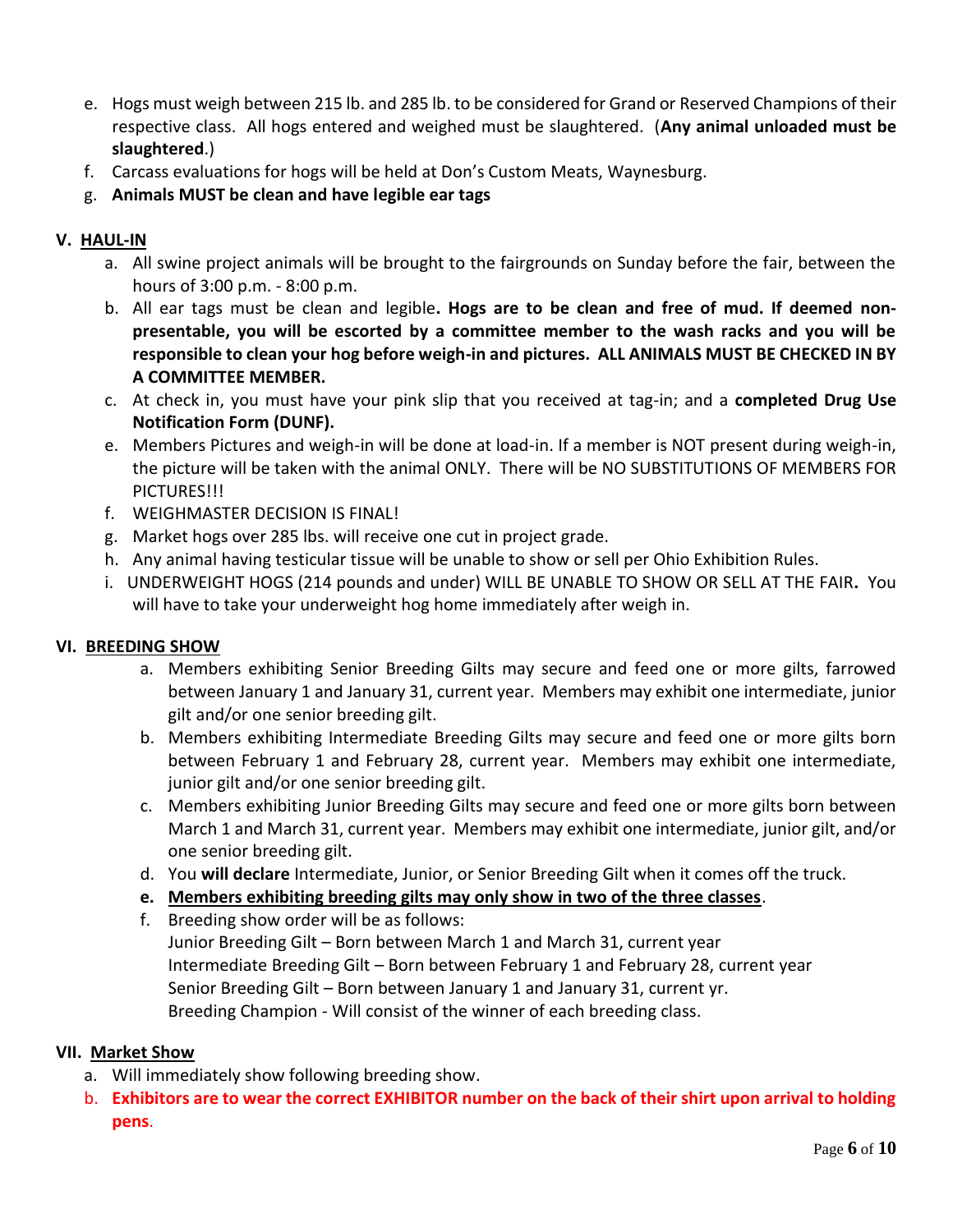- c. Overweight hogs.
- d. Market hogs will be shown based on weight.
- e. First and Second place. Division Placement
- f. Champion Market Hog.
- g. Champion and Reserve Champion Market hogs will be drug tested immediately following the announcement.
- h. **ALL JUDGES DECISIONS ARE FINAL.**

#### **VIII. SHOWMANSHIP**

**YOU WILL BE AUTOMATICALLY SIGNED UP FOR SHOWMANSHIP. YOU CAN DELETE YOUR NAME IF YOU WISH TO NOT PARTICIPATE. THIS INCLUDES MARKET AND BREEDING**

- a. No breeding project animals are to be shown in market Showmanship classes.
- b. No market projects are to be shown in breeding Showmanship classes.
- c. The exception is Champion of Champions Showmanship.
- d. Exhibitors must show their own animals and **wear the correct exhibitor number on the back of their shirt upon arrival to holding pens.**
- e. Committee reserves the right to limit the number of animals in the ring at any one time for Showmanship classes.
- f. Classes are by Exhibitors age as of January 1, current year.
- g. Show order will be as follows:
	- a. Breeding Gilt Showmanship

| i. Senior Showmanship  | Ages 14 and up |
|------------------------|----------------|
| Ii. Junior Showmanship | Ages 9-13      |

b. Market Hog

| Division I  | <b>Division III</b> |                    |                 |
|-------------|---------------------|--------------------|-----------------|
| Class 1     | 8-9-Year-olds       | Class <sub>7</sub> | 15-year-olds    |
| Class 2     | 10-year-olds        | Class 8            | 16-year-olds    |
| Class 3     | 11-year-olds        | Class 9            | 17-year-olds    |
| Division II |                     | Class 10           | 18/19-year-olds |
| Class 4     | 12-year-olds        |                    |                 |
| Class 5     | 13-year-olds        |                    |                 |
| Class 6     | 14-year-olds        |                    |                 |

h. Champion of Champions

a. Previous year's Champion of Champions winner will only participate in the current year's Champion of Champions.

#### **IX. Market Sale**

- a. Sale is **TERMINAL**. All hogs will be sent to a licensed livestock slaughter facility.
- b. All eligible market animals must be sold through the sale.
- c. No breeding stock will be permitted to be sold through the sale
- d. Sale order will be as follows:
	- a. Grand Champion
	- b. Reserve Champion
	- c. Grand Champion Carcass
	- d. Reserve Champion Carcass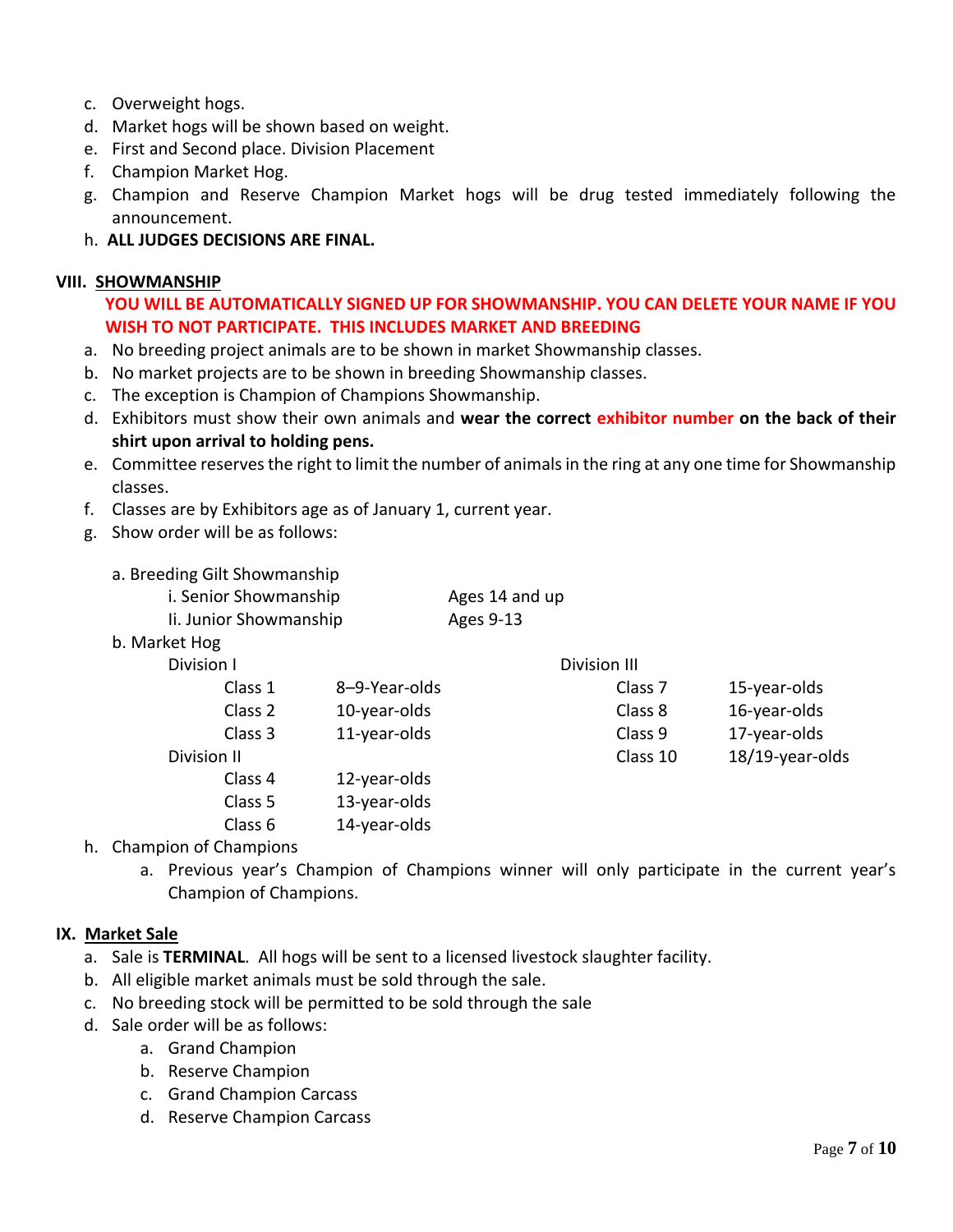- e. Remaining carcass and Division winners
- f. Grand Champion Showmanship
- g Reserve Champion Showmanship
- h. Sell by rows
- e. A charge of \$15.00/head for hogs will be assessed. The monies will be used by the Swine and Livestock Marketing Committees to cover promotion, advertising, and operating expenses. Champions will be assessed 6% of the sale price and Reserve Champions, 3.5% of the sale price. In addition, hogs will be assessed for the mandated pork check-off.
- f. Stamped, addressed Thank you notes for buyers must be turned in to the Swine Committee only on **Sunday from 1-4pm at the bulletin board area.**
	- a. All exhibitors must turn in a thank you note. No exceptions.
	- b. Without a thank you note, checks will be held until a thank you note is received.

#### **X. LOAD OUT**

- **a. ONLY AUTHORIZED PERSONNEL are allowed in the barn from 4 pm until ALL hogs are loaded out. NO CLEANING OF PENS DURING LOAD OUT!**
- b. During load out on Monday, **Water and displays must remain in place** until ALL animals have been removed from the barn.
- c. **ANIMALS MUST BE FED ON LOAD-OUT DAY PRIOR TO 4:00 p.m**.
- d. All hogs will be loaded in and out of area designated by the Committee.

## **2021 Jr. Fair Hog Champions**

| <b>Grand Champion Market Hog</b>                       | Olivia Alleman      |
|--------------------------------------------------------|---------------------|
| Reserve Champion Market Hog                            | Morgan Stubblefield |
| <b>Grand Champion Carcass Hog</b>                      | Carlee Rhome        |
| <b>Reserve Champion Carcass Hog</b>                    | Sophia Redd         |
| Champion Showman of Showman                            | Landon Rohr         |
| Reserve Champion Showman of Showman Wyatt Stubblefield |                     |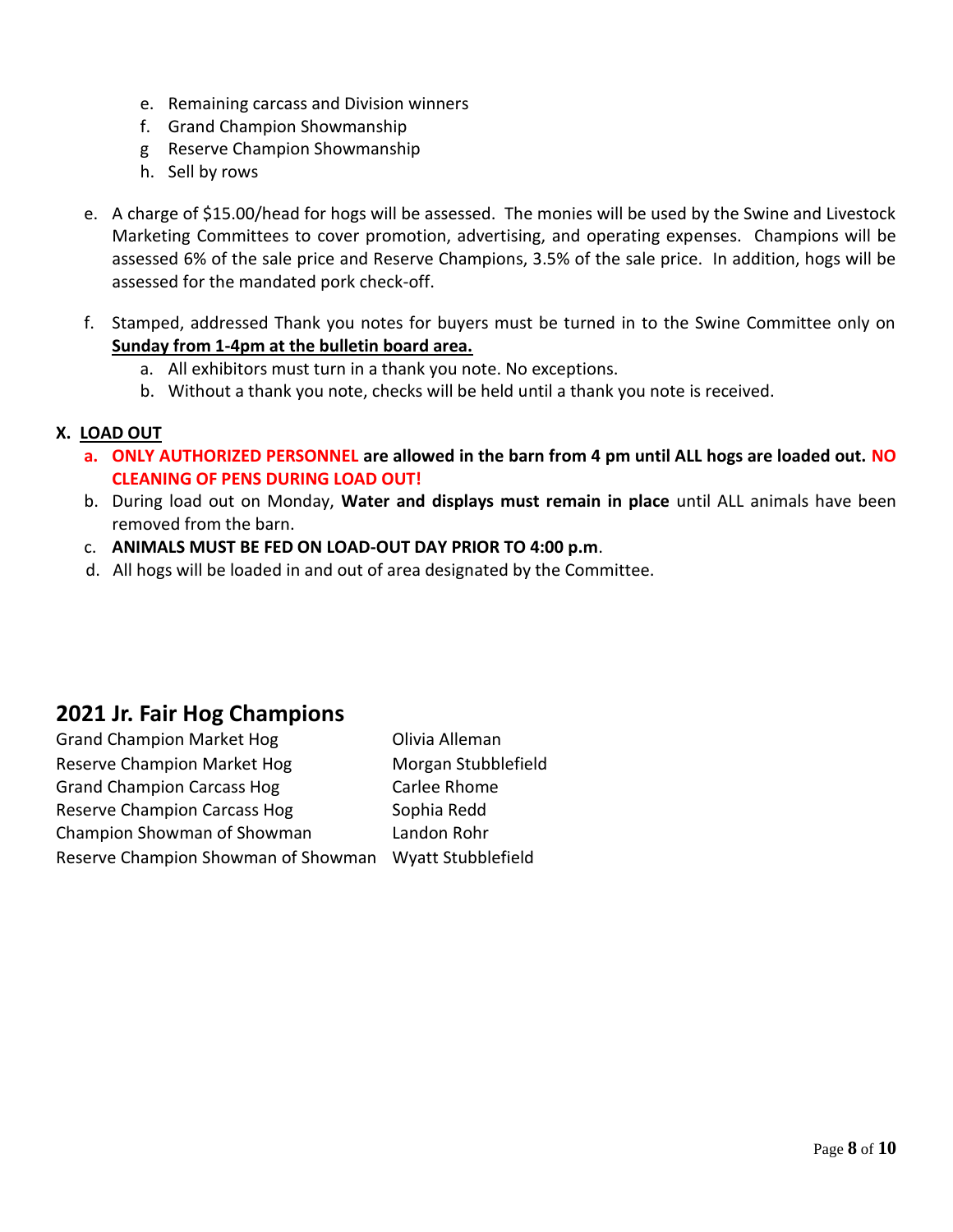# **Important Dates 2022**

| June 4        | Tag In from 8am - 11am - Fairgrounds                      |
|---------------|-----------------------------------------------------------|
| TBD           | Showmanship Clinic - 3:00 p.m. Swine Arena                |
| July 29       | Jr. Fair Entry Deadline - Junior Fair Office              |
| <b>Aug 14</b> | Skill-a-thon from 9am to 2pm MANDATORY                    |
| TBD           | Carcass Weigh in 5:30 pm to 7:30 pm - Don's Custom Meats  |
| <b>TBD</b>    | Cooler evaluation at 5pm - Don's Custom Meats, Waynesburg |
| August 28     | Hogs arrive at Fairgrounds 3-8 pm                         |
| Aug 31        | Breeding / Market show starts at 6 pm.                    |
| Sept 1        | Showmanship 6 pm                                          |
| Sept 3        | Market sale 9 am                                          |
| Sept 4        | No changes after 10 am for processor                      |
|               | Fun Show/ Peewee/ Alumni Show at 1pm                      |
|               | Thank you cards due 1-4 pm                                |
| Sept 5        | Barn closed 4 pm                                          |
|               |                                                           |